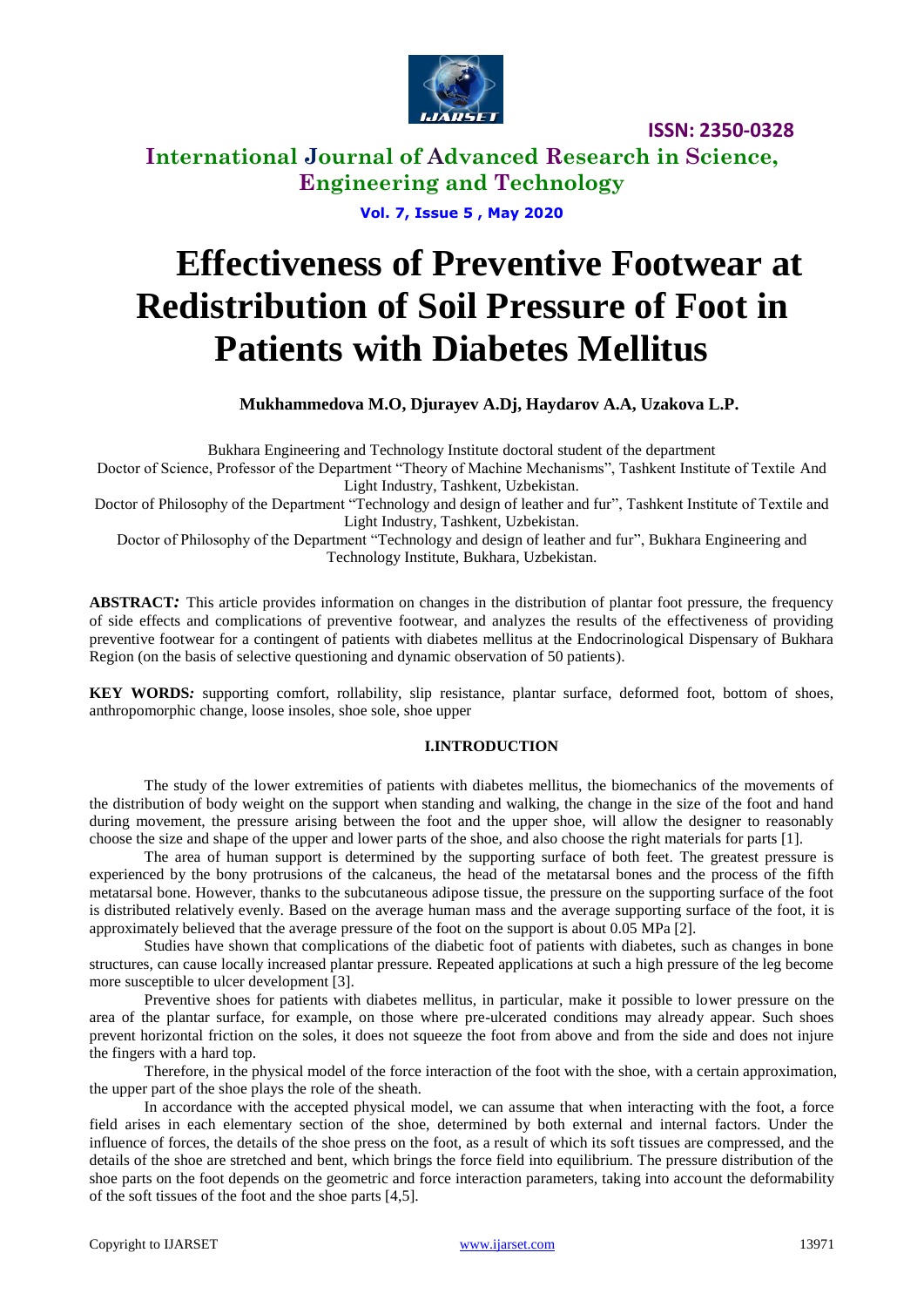

**International Journal of Advanced Research in Science, Engineering and Technology**

**ISSN: 2350-0328**

#### **Vol. 7, Issue 5 , May 2020**

Orthopedic shoes are designed to protect the feet from injuries, provide ventilation, comfort and convenience when worn. They are created using the same technology and from certain materials with the following technical specifications:



**Requirements for preventive footwear for patients with diabetes**

R.R.Vreden and M.I.Kuslik were engaged in the development of a shoe design intended for the prevention of foot deformation and the construction of physiological shoes. OS Dobrova worked on the issues of rationalizing the pads for adults and children, both for the normal foot and for the foot with initial non-fixed deformations.

In our country, this problem was dealt with by: A.A. Kaidarov, U.M. Maksudova, M.U. Ilkhamov, D.Z. Pazilova, S.S. Musaev, L.P. Uzazova, F.A. Abdurakhmanova who, made a worthy contribution to the development of science to create a rational shoe design.

The definitions of the method of calculating the pressure on the plantar surface of the foot are of wide interest to researchers. Plantar pressure measurements are used to diagnose the problems of people with diabetes. The support of the foot in a standing position in statics and dynamics characterizes a change in pressure that leads to deformation of the soft tissue while standing or while walking the plantar pressure emphasizes the compression of soft tissues (skin, fat layer, ligaments and muscles) of the plantar surface of the foot.

Rational internal form depends on the following factors:

 $\Box$  anatomical structure of the foot;

 $\Box$  functional changes of the foot in statics and dynamics;

 $\Box$  uniform distribution of pressure on the back and plantar surface of the foot;

 $\Box$  morphological (age, pathological, etc.) changes in the foot.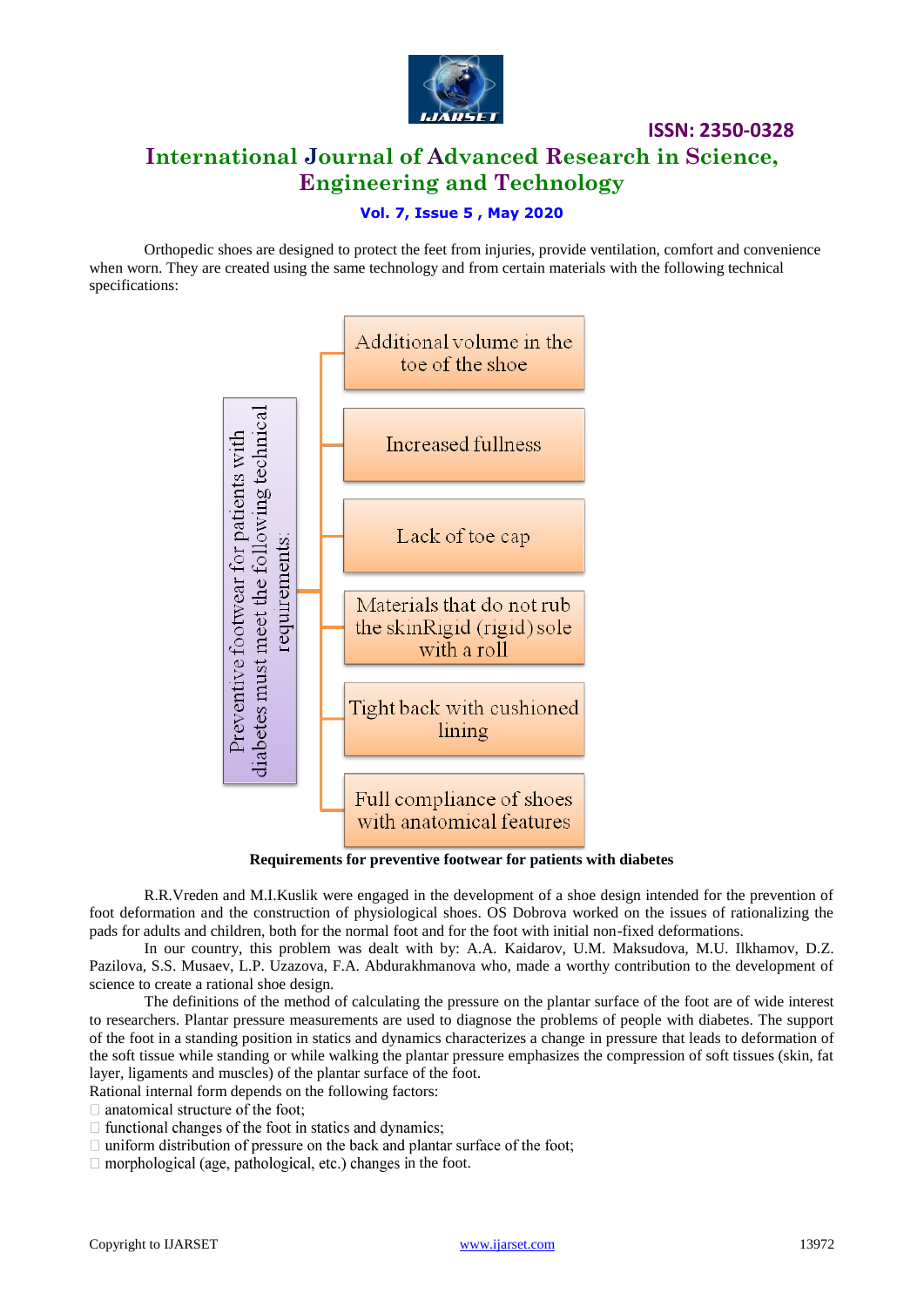

# **International Journal of Advanced Research in Science, Engineering and Technology**

**ISSN: 2350-0328**

#### **Vol. 7, Issue 5 , May 2020**

|                  | <b>Sensor</b><br><b>Numbers</b> | When resting on a plane | When relying on the<br>material system of the<br>insole |
|------------------|---------------------------------|-------------------------|---------------------------------------------------------|
| Nose-tufted part | $\mathbf{1}$                    |                         |                                                         |
|                  | $\overline{2}$                  |                         |                                                         |
|                  | 3                               | 16,5                    | 22,4                                                    |
| Gelenny part     | $\overline{4}$                  |                         |                                                         |
|                  | 5                               |                         |                                                         |
|                  | 6                               | 7,7                     | 20,6                                                    |
| Heel part        | $\overline{7}$                  |                         |                                                         |
|                  | 8                               |                         |                                                         |
|                  | 9                               | 75,9                    | 57,5                                                    |
|                  | Total weight                    | 76,04                   | 100                                                     |

#### Tab. 1

#### **Plantar pressure study using a device with nine pressure sensors**

50 patients with diabetes were examined. Questioning of patients on the use of shoes was carried out, the severity of foot deformities and the daily activity of patients were evaluated. The volume dimensions of the front and middle sections, as well as the geometric parameters of the foot, were measured.



The effectiveness of stress reduction and redistribution of two full contact insoles with various combinations of materials was compared with the effectiveness of a conventional flat insole used as a basic condition.

When walking, one leg is a support, the other moves forward and falls on the support with the heel, then rolls from the heel to the front and is repelled from the support by stoves and fingers. In the transition from the support of the entire surface of the foot to the support on the bundles, it bends in the metatarsophalangeal and tarsal joints. The heel support time is 7% of the entire support period, 43% for the entire foot, and -50% for the forefoot.